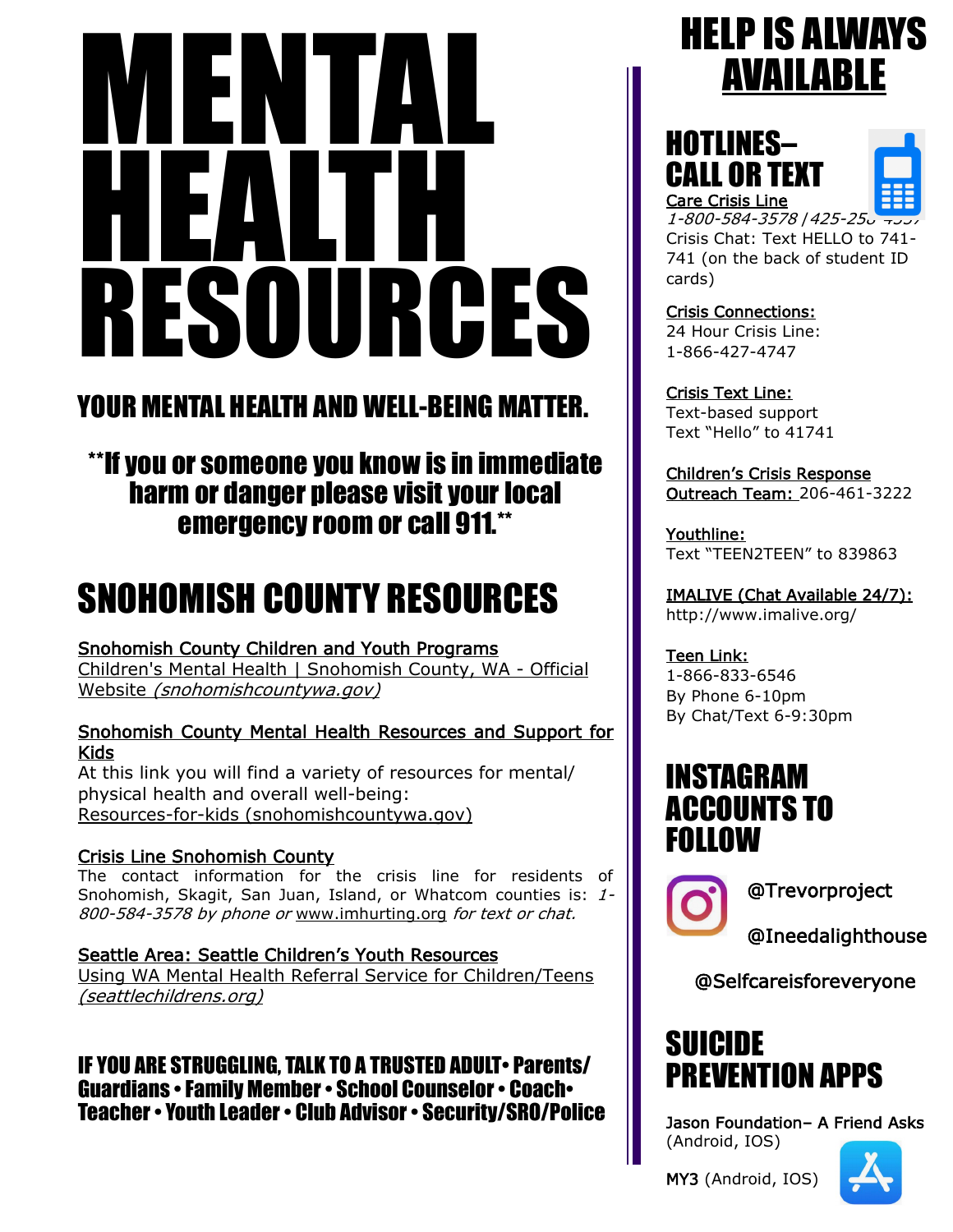# Basic Needs Resources

#### [Volunteers of America Western Washington](https://www.voaww.org/)

VOAWW offers crisis care support through various departments regarding basic needs (food and shelter) along with mental, emotional, and behavioral health.<https://www.voaww.org/>

#### Snohomish County Basic Needs Links

The following website will provide links where you can view information for and resources to assist persons with basic life needs such as housing, food, transportation, medical services, utilities, and safety.

https://snohomishcountywa.gov/1046/Basic-Needs

# Category Specific Resources

Anxiety and Depression Association of America: Resource Links <https://adaa.org/finding-help/coronavirus-anxiety-helpful-resources>

#### Child Services/Domestic Violence Resources

Domestic Violence Crisis Hotline: 425-252-2873 National Domestic Violence Hotline: 1-800-799-7233 Child Protective Services (CPS): 866-829-2153 or 800-562-5624

#### LGBTQ+ Resources:

LGBTQ+ Support: www.GayCity.org/youth The Trevor Project: A national 24-hour, toll free confidential suicide hotline for LGBTQ youth. Call [1-866-488-7386](tel:+1-866-488-7386) or text START to 678678.

Trans Lifeline:<https://translifeline.org/>, 877-565-8860

#### Sexual Assault Resource

Providence Sexual Assault Hotline: 425-252-4800

#### Substance Abuse

#### Substance Abuse and Mental Health Services Administration (SAMHSA)

SAMHSA's National Helpline is a free, confidential, 24/7, 365-day-ayear treatment referral and information service (in English and Spanish) for individuals and families facing mental and/or substance use disorders.

National Hotline: 1-800-662-HELP (4357) or text TalkWithUs to 66746 \*Individuals with deafness or hearing loss can use their preferred relay service to call 1-800-985-5990

If you or a family member has a problem with a substance use disor-der, please consider calling the [Washington Recovery Help Line.](http://www.warecoveryhelpline.org/) This an anonymous and confidential help line that provides crisis intervention and referral services for individuals in Washington State. Professionally trained volunteers and staff are available to pro-

vide emotional support 24-hours a day, seven days a week. In addition, they can suggest local treatment resources for substance use, problem gambling, and mental health, as well as to other community services. Washington Recovery Help Line: 1-866-789-1511



Not sure where to begin?

Scheduling an appointment with your primary care doctor is a great place to start when addressing matters related to your physical, mental, or emotional health